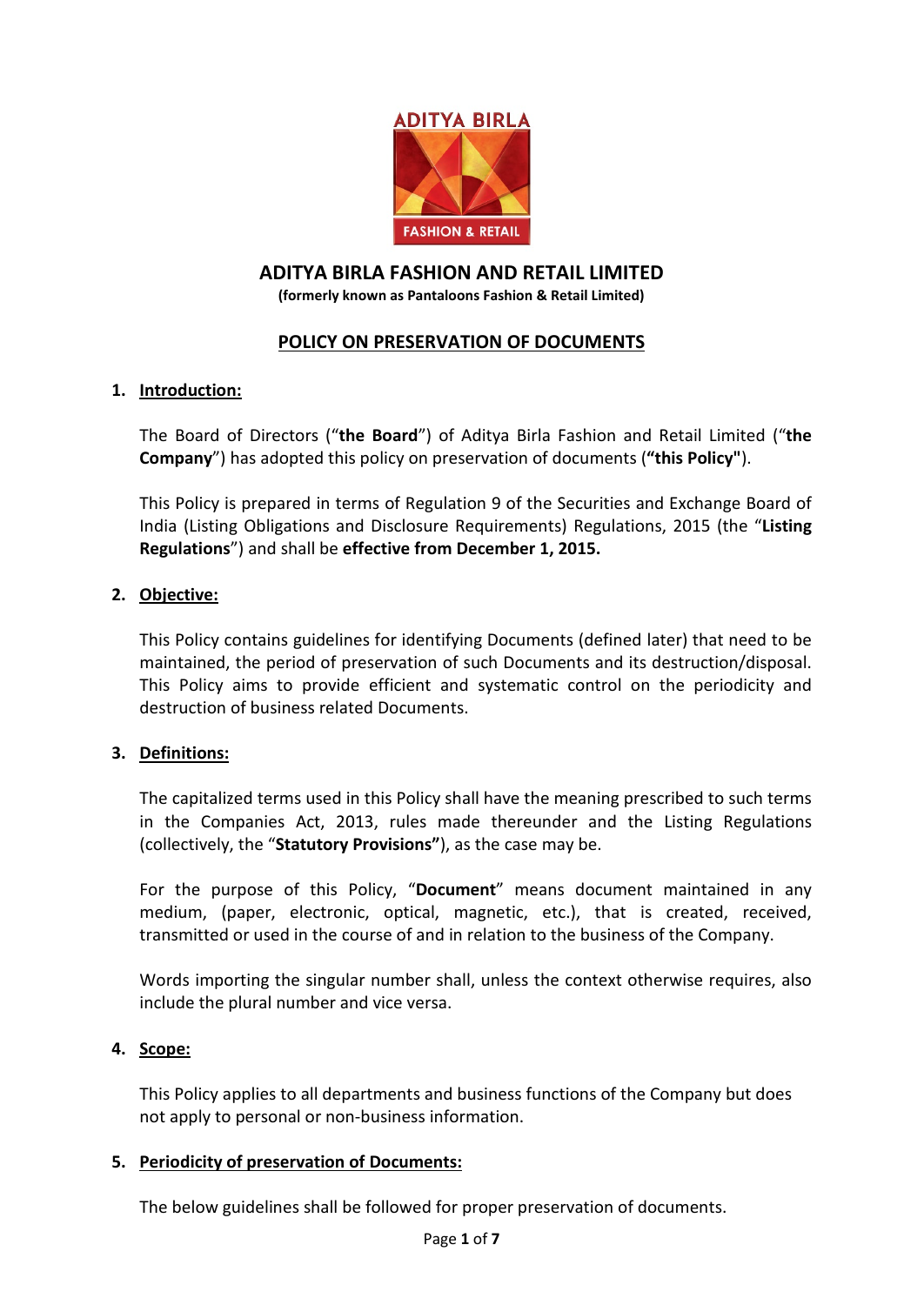| <b>Document</b>        | <b>Document type</b>                                               | Preservation    | Mode of        |
|------------------------|--------------------------------------------------------------------|-----------------|----------------|
| <b>Category</b>        |                                                                    | period          | preservation   |
| Company                | Articles<br>of<br>Memorandum/<br>$\bullet$                         | Permanent       | Physical and/  |
| Operations             | Association                                                        |                 | or             |
|                        | Certificate of incorporation<br>$\bullet$                          |                 | electronically |
|                        | Certificate of commencement of<br>$\bullet$                        |                 |                |
|                        | business                                                           |                 |                |
|                        | Licenses, certificates, approvals                                  |                 |                |
|                        | and other such documents issued                                    |                 |                |
|                        | by Central/State Government                                        |                 |                |
|                        | and any other statutory and/or                                     |                 |                |
|                        | regulatory body                                                    |                 |                |
|                        | Orders, judgements of judicial<br>authorities                      |                 |                |
|                        | Policies, Charters and Codes of                                    |                 |                |
|                        | the Company                                                        |                 |                |
|                        | <b>Other related Documents</b><br>$\bullet$                        |                 |                |
| <b>Tax and Finance</b> | Books of accounts, including<br>$\bullet$                          | Eight financial | Physical and/  |
| records                | inter-alia, financial statements,                                  | years or such   | or             |
|                        | vouchers relevant to entry in                                      | period as may   | electronically |
|                        | books of accounts, audit records,                                  | be specified    |                |
|                        | invoices, expense records, bank                                    | under           |                |
|                        | records etc. in accordance with                                    | applicable      |                |
|                        | applicable provisions<br>the<br>of                                 | law/statute     |                |
|                        | Companies Act, 2013, Income tax                                    | etc.            |                |
|                        | Act, and any other applicable                                      |                 |                |
|                        | laws.                                                              |                 |                |
|                        | Application/correspondence with<br>various Direct and Indirect tax |                 |                |
|                        | authorities                                                        |                 |                |
|                        | Excise invoices / bills / challans                                 |                 |                |
|                        | <b>Returns and Assessment Records</b>                              |                 |                |
|                        | Sales Tax documents<br>$\bullet$                                   |                 |                |
|                        | All copies of registrations                                        |                 |                |
|                        | Loan related Documents                                             |                 |                |
|                        | Agreements<br>pertaining<br>to                                     |                 |                |
|                        | securities                                                         |                 |                |
|                        | Documents related to all other                                     |                 |                |
|                        | taxes and duties                                                   |                 |                |
|                        | <b>Other related Documents</b>                                     |                 |                |
| Secretarial            | Notice, agenda and notes to<br>$\bullet$                           | Permanent       | Physical and/  |
| records                | agenda of meetings of the Board                                    |                 | or             |
|                        | and its Committees                                                 |                 | electronically |
|                        | Minutes of the meetings of the<br>Board of Directors and of its    |                 |                |
|                        | Committees                                                         |                 |                |
|                        | Minutes of<br>all<br>meetings<br>0f                                |                 |                |
|                        | shareholders                                                       |                 |                |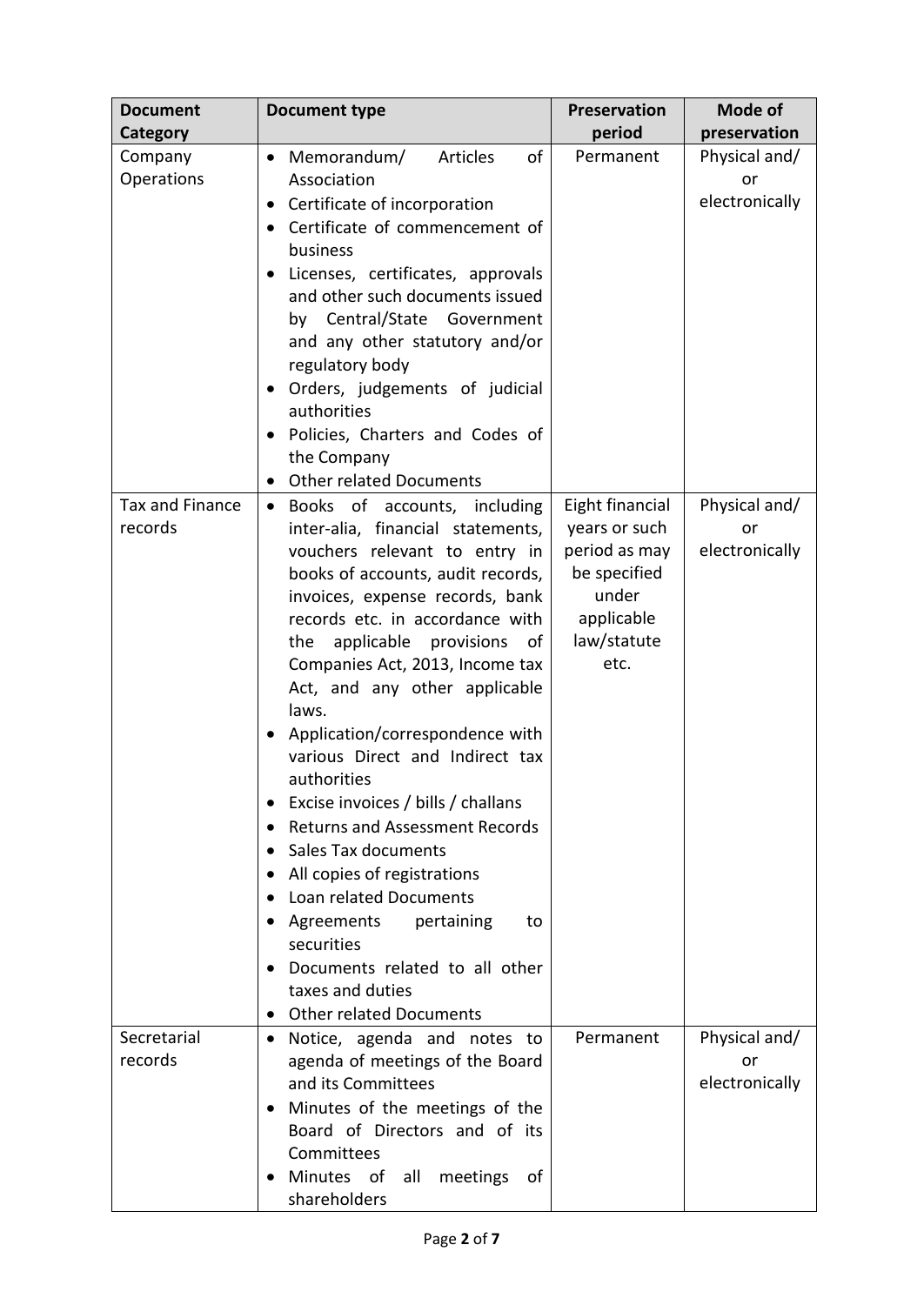| <b>Document</b> | <b>Document type</b>                                                                                                                                                                                                                                                                                                                                                                                                                                                                                                                                                                                                                                                                                                                                                                                                                                                                                                                  | Preservation                                                                                                                               | Mode of                               |
|-----------------|---------------------------------------------------------------------------------------------------------------------------------------------------------------------------------------------------------------------------------------------------------------------------------------------------------------------------------------------------------------------------------------------------------------------------------------------------------------------------------------------------------------------------------------------------------------------------------------------------------------------------------------------------------------------------------------------------------------------------------------------------------------------------------------------------------------------------------------------------------------------------------------------------------------------------------------|--------------------------------------------------------------------------------------------------------------------------------------------|---------------------------------------|
| Category        |                                                                                                                                                                                                                                                                                                                                                                                                                                                                                                                                                                                                                                                                                                                                                                                                                                                                                                                                       | period                                                                                                                                     | preservation                          |
|                 | • Office<br>copies of<br>Notices,<br>scrutinizer's report and other<br>documents related to meetings<br>of shareholders/ creditors of the<br>Company<br>Attendance register of the<br>meetings of the Board and its<br>Committees<br>Statutory<br>Registers, indices,<br>returns, forms as required under<br>various applicable laws / statutes<br>/ regulations etc.<br>Statutory filings with the Stock<br>$\bullet$<br>Exchanges, SEBI, Ministry of<br>Corporate Affairs, Reserve Bank<br>of India and any other statutory/<br>regulatory authority<br>Applications and approvals for<br>issuance and listing of securities<br>Press releases, publicly filed<br>documents<br>Land title deeds/ documents/<br>receipts<br>Other Documents required to be<br>$\bullet$<br>permanently preserved<br>under<br>any applicable law/ regulation/<br>statute etc.<br><b>Other related Documents</b><br>specified<br>be<br>Documents<br>to | Eight financial                                                                                                                            | Physical and/                         |
|                 | preserved for eight<br>financial<br>years under any applicable law/<br>regulation/ statute etc.                                                                                                                                                                                                                                                                                                                                                                                                                                                                                                                                                                                                                                                                                                                                                                                                                                       | years                                                                                                                                      | or<br>electronically                  |
|                 | Details relating to unclaimed/<br>unpaid divided                                                                                                                                                                                                                                                                                                                                                                                                                                                                                                                                                                                                                                                                                                                                                                                                                                                                                      | Seven years                                                                                                                                | Physical and/<br>or<br>electronically |
| Legal           | of<br>Executed<br>copies<br>contracts/<br>the<br>entered<br>by<br>agreements<br>Company                                                                                                                                                                                                                                                                                                                                                                                                                                                                                                                                                                                                                                                                                                                                                                                                                                               | Five years<br>beyond the life<br>of the contract<br>or such period<br>as may be<br>specified<br>under<br>applicable<br>law/statute<br>etc. | Physical and/<br>or<br>electronically |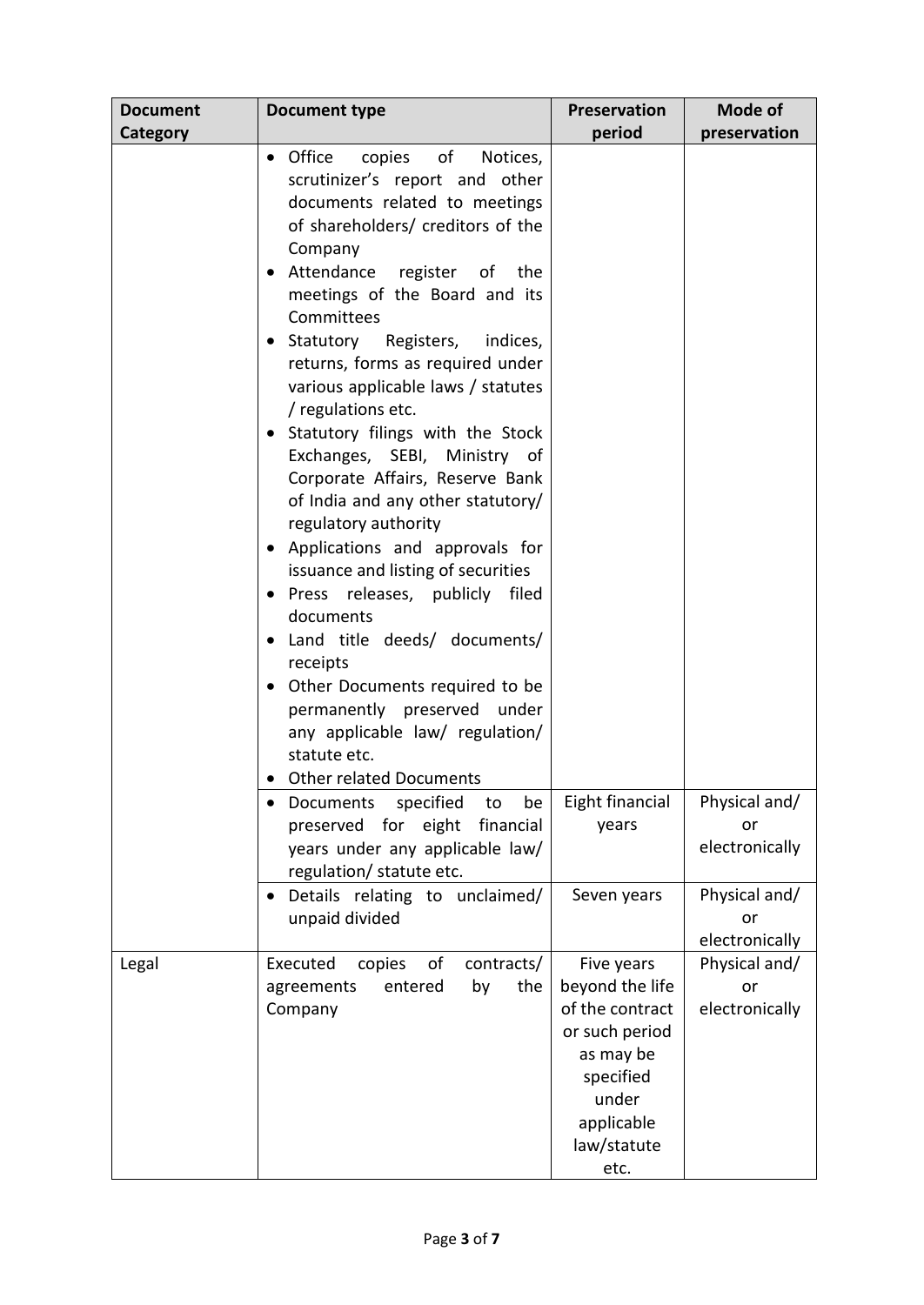|                 | Documents relating to business<br>$\bullet$                | Permanent                 | Physical and/  |
|-----------------|------------------------------------------------------------|---------------------------|----------------|
|                 | projects/contracts/bids                                    |                           | or             |
|                 | Case file of all disputes with<br>$\bullet$                |                           | electronically |
|                 | different authorities.                                     |                           |                |
|                 | Registration/renewal Documents                             |                           |                |
|                 | Documents<br>relating<br>to<br>$\bullet$                   |                           |                |
|                 | intellectual<br>development<br>of                          |                           |                |
|                 | property                                                   |                           |                |
|                 | All Documents containing trade<br>secrets                  |                           |                |
|                 | Original<br>supplementary<br>and                           |                           |                |
|                 | license user agreements                                    |                           |                |
|                 | <b>Other related Documents</b>                             |                           |                |
|                 | Documents relevant to litigation or                        | Until the Legal           | Physical and/  |
|                 | any potential litigation (dispute that                     | Department of             | or             |
|                 | may result in litigation), claim, audit,                   | the Company               | electronically |
|                 | investigation or enforcement action.                       | determines in             |                |
|                 |                                                            | writing that              |                |
|                 |                                                            | such                      |                |
|                 |                                                            | Documents are             |                |
|                 |                                                            | no longer                 |                |
|                 |                                                            | needed.                   |                |
| Production,     | Production<br>procedures,<br>$\bullet$                     | Eight financial           | Physical and/  |
| purchases       | production data, system based                              | years or such             | or             |
| related records | records, MIS, yield, rejections                            | period as may             | electronically |
|                 | etc.                                                       | be specified              |                |
|                 | Other production related records                           | under                     |                |
|                 | required to be maintained under                            | applicable<br>law/statute |                |
|                 | any applicable law/ statute etc.                           | etc.                      |                |
|                 | Purchase orders, annual rate<br>and                        |                           |                |
|                 | contracts,<br>quotations<br>comparative quotation analysis |                           |                |
|                 | etc.                                                       |                           |                |
|                 | Bill<br>of entry/ bill of lading,                          |                           |                |
|                 | shipping bill, airway bill etc.                            |                           |                |
| Strategy/       | Documents relating to green field<br>$\bullet$             | Five years                | Physical and/  |
| projects        | / brown field projects                                     | beyond the life           | or             |
|                 | Statistical<br>information,<br>$\bullet$                   | of the project/           | electronically |
|                 | drafts,<br>analysis<br>negotiation                         | assignment or             |                |
|                 | reports etc.                                               | such period as            |                |
|                 | Other related documents                                    | may be                    |                |
|                 |                                                            | specified                 |                |
|                 |                                                            | under                     |                |
|                 |                                                            | applicable law/           |                |
|                 |                                                            | statute etc.              |                |
| Employment/     | Documents relating to individual<br>$\bullet$              | Eight financial           | Physical and/  |
| Personnel       | personnel records, payroll, salary                         | years or such             | or             |
| records         | history, bonuses, performance                              | period as may             | electronically |
|                 | reviews etc.                                               | be specified              |                |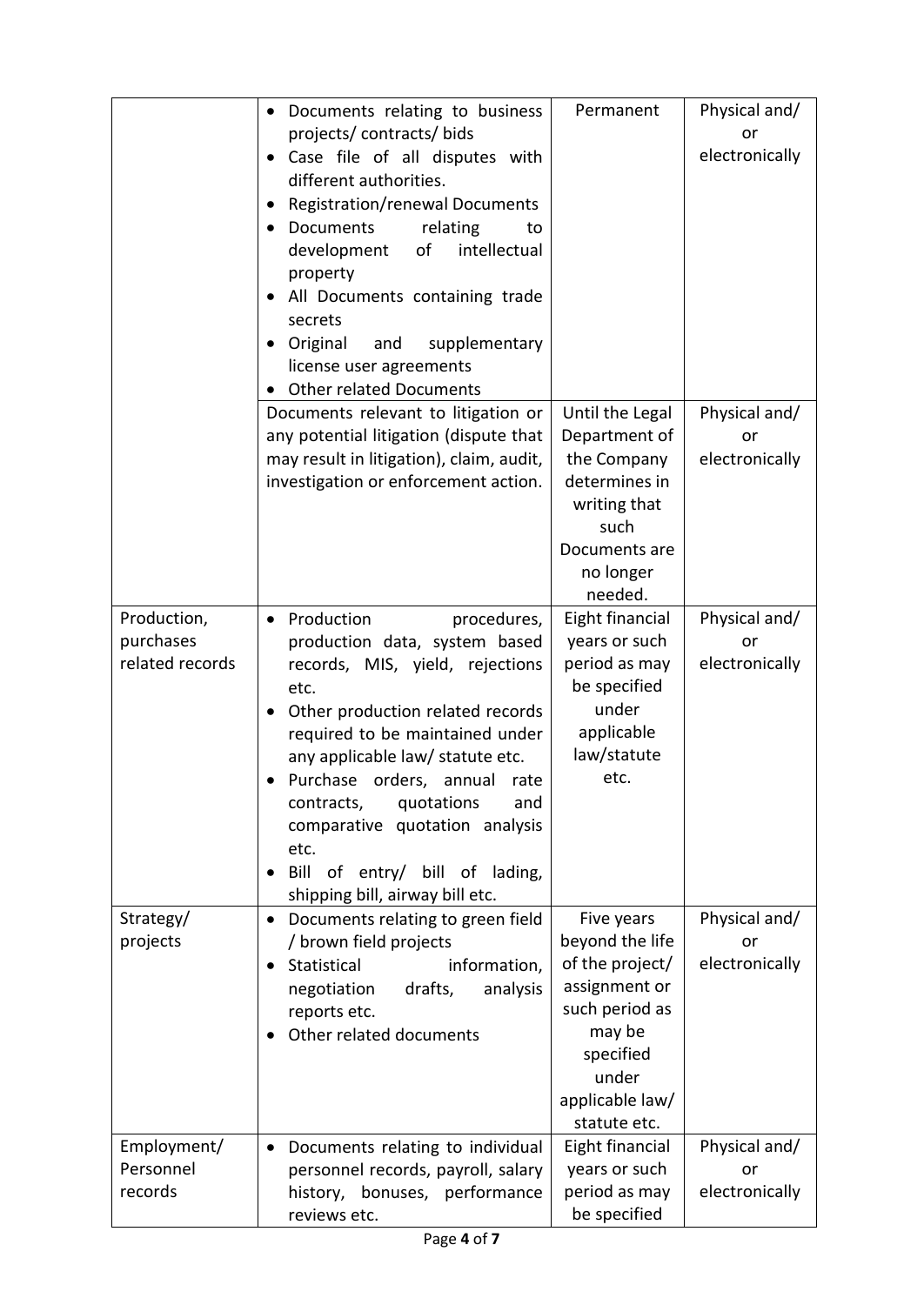|                                                           | related<br>Other<br>personnel<br>$\bullet$<br>documents                                                                                                                                                                                                                                                                                                                                  | under<br>applicable law/<br>statute etc.                                                                        |                                       |
|-----------------------------------------------------------|------------------------------------------------------------------------------------------------------------------------------------------------------------------------------------------------------------------------------------------------------------------------------------------------------------------------------------------------------------------------------------------|-----------------------------------------------------------------------------------------------------------------|---------------------------------------|
| Information<br>technology                                 | relation<br><b>Documents</b><br>in<br>$\bullet$<br>to<br>procurement of<br>IT hardware,<br>software, licenses etc.<br><b>Operations &amp; User Manuals</b><br>٠<br>Licence and Information Security<br>Register<br>Server logs<br>Disaster Recovery Site logs<br>Inventory of back up data                                                                                               | Eight financial<br>years or such<br>period as may<br>be specified<br>under<br>applicable<br>law/statute<br>etc. | Physical and/<br>or<br>electronically |
| Marketing and<br>Sales records                            | <b>Other related Documents</b><br>Final copies of marketing and<br>$\bullet$<br>sales documents<br>Sales & Marketing policies<br>$\bullet$<br><b>Excise Invoices</b><br><b>Debit Note/Credit Notes</b><br>$\bullet$<br><b>Credit Appraisal Forms &amp; Ratings</b><br><b>Agreements with Agents</b><br><b>Collection Advices</b><br><b>Related MIS</b><br><b>Other related Documents</b> | Eight financial<br>years or such<br>period as may<br>be specified<br>under<br>applicable<br>law/statute<br>etc. | Physical and/<br>or<br>electronically |
| International                                             | governed<br>the<br>Documents<br>by<br>jurisdiction of foreign country                                                                                                                                                                                                                                                                                                                    | As per<br>requirement of<br>concerned the<br>country                                                            | Physical and/<br>or<br>electronically |
| Incidental or<br>other business<br>related<br>information | • Drafts and preliminary versions<br>documents<br>superseded<br>οf<br>by<br>work paper and other transitory<br>information                                                                                                                                                                                                                                                               | As long as it<br>remains<br>relevant                                                                            | Physical and/<br>or<br>electronically |
|                                                           | Any other Document relating to<br>the business of the Company                                                                                                                                                                                                                                                                                                                            | 180 days or as<br>long as it<br>remains<br>current                                                              | Physical and/<br>or<br>electronically |

Where the preservation period of Documents is not included in the above identified categories, such period shall be determined by the application of the general guidelines affecting Document preservation identified in this Policy, as well as any other pertinent factors.

Any document not included above, should be maintained for a minimum period legally required and in other cases as determined by the respective head of the department in writing.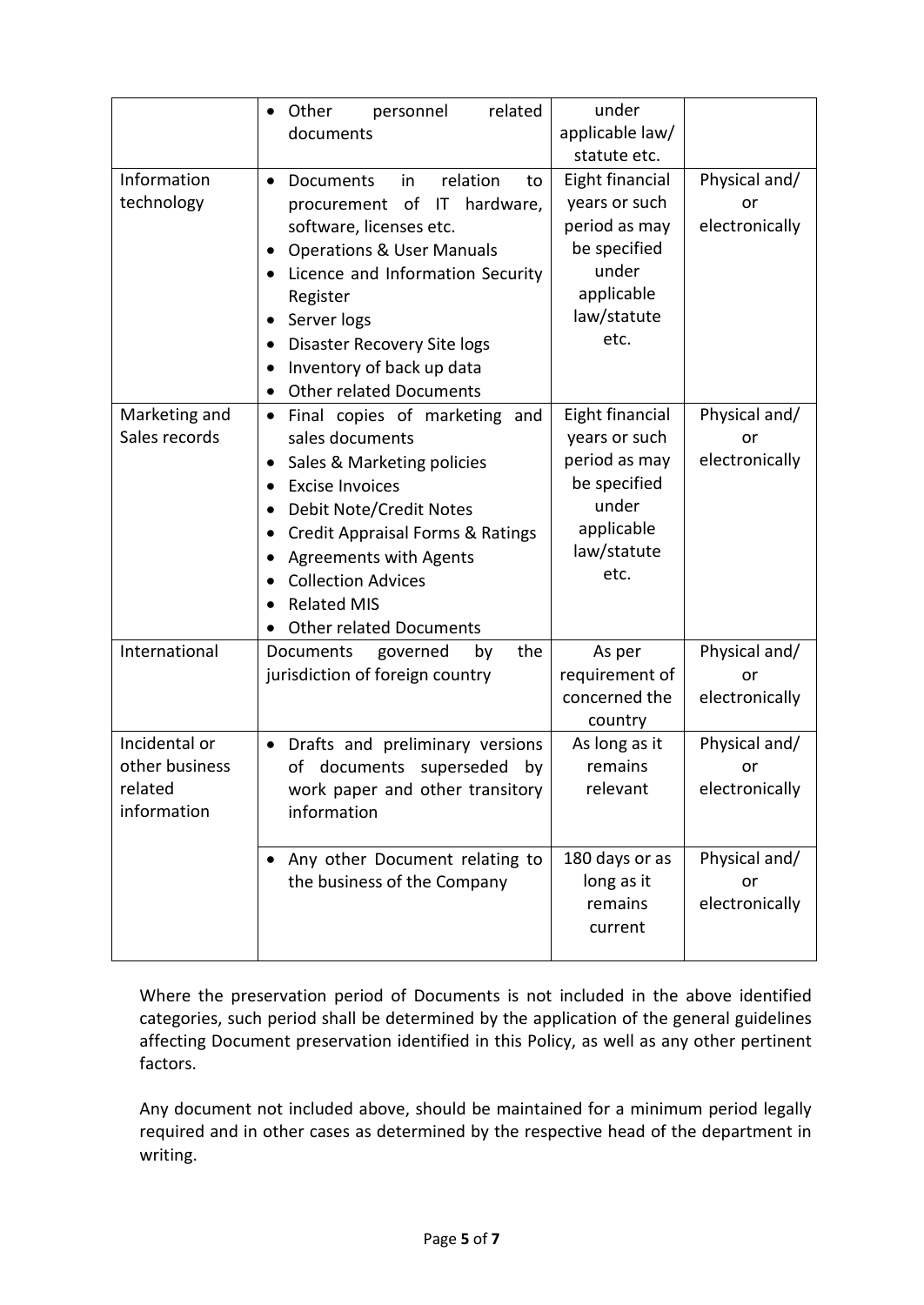## **6. Accessibility and retrieval of records:**

### **i. Retention of Physical records**

Preserved records shall be kept confidentially, securely with access control and with ease of retrieval, whether in-house or externally. Measures should be taken for physical security of the records maintained like selection of area of record room, firefighting device, access control, etc.

### **ii. Retention of Electronic Records**

Wherever allowed/required by any law/statute, records may be maintained in electronic form. In case records and documents are maintained in electronic form, all the requirements relating to Information Technology Act, 2000, including any statutory amendment(s) or modification(s) thereto, shall be adhered to.

In case of switch-over to another electronic system, it should be ensured that all the records in the old electronic system should be migrated to new electronic system and all old records are accessible in the new system.

## **7. Destruction of documents:**

All information generated in the course of the Company's business activities that is not required to be retained must be safely destroyed or discarded as soon as practicable, but in any event within 180 days of the completion of the project/assignment/contract.

#### **i. Physical:**

The Documents should be destroyed at the end of the preservation period specified under Clause 5 of this Policy. The destruction should be carried out in a way that preserves the confidentiality of any information they contain, if so required. A record should be kept about the Documents that have been destroyed.

Records which are required to be maintained for certain period of time, shall be added to the archive when it no longer has a business need. Files or items when added to the archive will be recorded on a database that shall be maintained by the facilities and retrieving the records from the archive must be for valid business reasons.

Office copies of Notices, Agenda, Notes on Agenda and other related papers of the transferor company, as handed over to the transferee company may be destroyed in terms of this clause and permission of the Central Government, where applicable.

Documents should be shredded through a paper shredding machine and not sold as scrap.